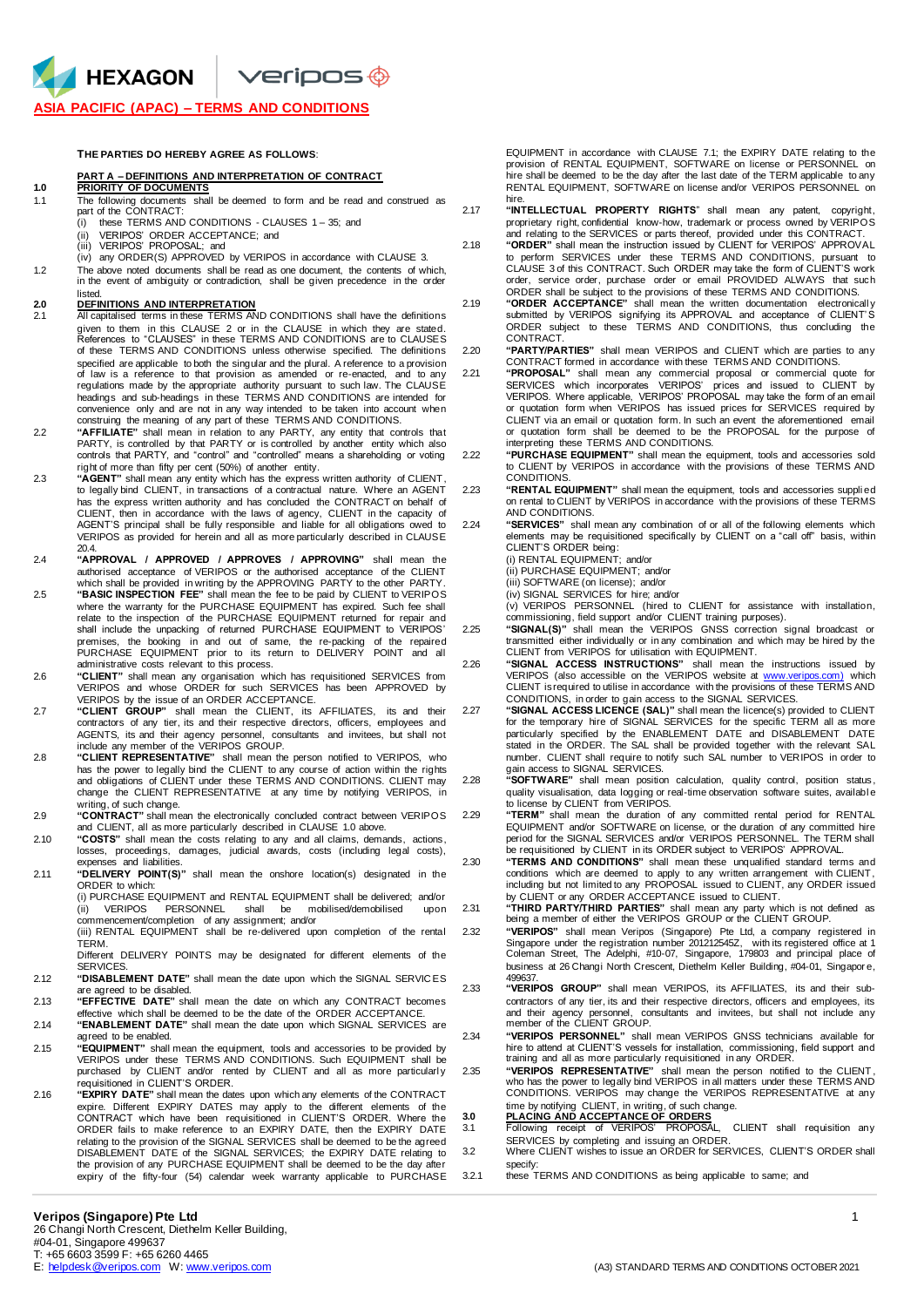$V$ eripos $\bigcirc$ 

### **ASIA PACIFIC (APAC) – TERMS AND CONDITIONS**

HEXAGON

- 3.2.2 the SERVICES which CLIENT requires to requisition; and 3.2.3 whether utilisation of SERVICES relate to DP only, positioning and navigation, or both; and
- 3.2.4 where SIGNAL SERVICES are to be requisitioned by CLIENT, details of any ENABLEMENT DATE and/or DISABLEMENT DATE. Where the ENABLEMEN T DATE and/or DISABLEMENT DATE for the SIGNAL SERVICES are not known by the CLIENT at the time of placing the ORDER, then CLIENT'S ORDER shall state that SIGNAL SERVICES shall be enabled and disabled upon the dates agreed with the VERIPOS REPRESENTATIVE; and
- 3.2.5 where PURCHASE EQUIPMENT is to be requisitioned, CLIENT shall state the preferred DELIVERY POINT and delivery date relating to same; and 3.2.6 where RENTAL EQUIPMENT or SOFTWARE on license are to be requisitioned,
- CLIENT shall state the preferred TERM applicable to same and the preferred
- DELIVERY POINT; and 3.2.7 where VERIPOS PERSONNEL are to be requisitioned, CLIENT shall state the preferred TERM applicable to the hire of same, details of the location wher e VERIPOS PERSONNEL shall be required to undertake the SERVICES and the
- preferred DELIVERY POINT and date of mobilisation/demobilisation. 3.3 VERIPOS reserves the right to reject any ORDER where VERIPOS cannot meet any requirement stipulated within same. In such an event, VERIPOS shall advise CLIENT accordingly. VERIPOS may request that CLIENT modifies its ORDER and thereafter submits a new ORDER for VERIPOS' APPROVAL. VERIPOS shall not be bound by the content of any ORDER issued by CLIENT, until VERIPOS has intimated its APPROVAL of CLIENT'S ORDER by issuing an ORDER ACCEPTANCE. Where VERIPOS intimates its APPROVAL, such APPROVAL shall be subject only to these TERMS AND CONDITIONS. Where any ORDER makes reference to any other terms and conditions, such terms and conditions shall be rendered null and void in accordance with CLAUSE 3.5
- 3.4 The legally binding relationship between the PARTIES shall be formed upon the EFFECTIVE DATE and the CONTRACT shall thereafter subsist for the entir e applicable TERM.
- 3.5 The PARTIES agree that CLIENT'S ORDER is subject always to these TERMS AND CONDITIONS. These TERMS AND CONDITIONS are automatically deem ed to be incorporated within any and all ORDERS issued by CLIENT to VERIPOS. CLIENT agrees that any of CLIENT'S, its AGENT'S, its AFFILIATE'S or any other standard form terms and conditions, which may be referenced within or attached to its ORDER, shall be rendered null and void and that only these TERMS AND CONDITIONS shall be applicable to CLIENT'S ORDER.
- 3.6 FOR THE AVOIDANCE OF DOUBT, VERIPOS shall not be bound by the content of any ORDER issued by CLIENT, until VERIPOS has signified its APPROVAL of CLIENT'S ORDER by issuing an ORDER ACCEPTANCE.

**PART B – SCOPE OF SERVICES 4.0 SCOPE OF SERVICES** 4.1 From the EFFECTIVE DATE, and subject to the APPROVAL by VERIPOS of CLIENT'S ORDER in accordance with CLAUSE 5, VERIPOS shall perform, carry out and provide the SERVICES detailed in the ORDER. **5.0 DUTIES OF VERIPOS**

- 5.1 VERIPOS shall:<br>5.1.1 upon receipt of 5.1.1 upon receipt of CLIENT'S ORDER as described in CLAUSE 3 herein, advise the CLIENT in a timely manner whether the SERVICES requisitioned, can be provided on the basis of the details advised by CLIENT in its ORDER. Where VERIPOS cannot make such provision in accordance with the details advised by CLIENT, then VERIPOS shall advise CLIENT accordingly and request that CLIENT issues a new ORDER. Where VERIPOS APPROVES its willingness to provide SERVICES by issuing an ORDER ACCEPTANCE, then VERIPOS' willingness to provide SERVICES shall not relieve CLIENT of its obligation to obtain permits, licences or permissions as stipulated in CLAUSE 6.1.1; and
- 5.1.2 comply with reasonable written instructions given by the CLIENT
- REPRESENTATIVE in accordance with these TERMS AND CONDITIONS; and 5.1.3 furnish CLIENT with the SERVICES requisitioned within APPROVED ORDER(S) on a full time basis and in a competent and professional manner for the duration of
- the applicable TERM; and 5.1.4 be responsible for obtaining licences and permissions necessary for the transmission of SIGNAL;
- 5.1.5 be responsible for issuing SAL(s) to CLIENT. 5.2 The obligations of VERIPOS detailed in this CLAUSE 5 shall be subject to VERIPOS
- confirming its willingness to provide the SERVICES requisitioned within CLIENT' S ORDER by issuing an ORDER ACCEPTANCE. **6.0 OBLIGATIONS OF CLIENT**

- 6.1 CLIENT shall:<br>6.1.1 be responsible 6.1.1 be responsible for obtaining all necessary operating permits, licences and permissions for the PURCHASE EQUIPMENT or RENTAL EQUIPMENT (including import and export) and arranging access to the SIGNAL SERVICES in accordance with the provisions of the SIGNAL ACCESS INSTRUCTIONS which can be<br>accessed on the VERIPOS website at <u>www.veripos.com</u>. FOR THE AVOIDANCE<br>OF DOUBT, CLIENT shall not be responsible for obtaining licences and permissions
- associated with the transmission of SIGNAL;<br>6.1.2 acknowledge that the provision of SERVICES is subject to applicable export laws,<br>rules and regulations ("Applicable Export Laws"), and as such the SERVICES may be restricted or prohibited with respect to the end-user, or the country or nature of end-use. CLIENT understands and accepts that such Applicable Export Laws shall include, but shall not be limited to, those of the United Kingdom (UK), the European Union (EU), Canada, the United States of America (USA) and the laws of the jurisdiction in which the SERVICES are utilised. CLIENT understands and accepts that VERIPOS shall not: enable SIGNAL SERVICES for use; dispatch any EQUIPMENT, SOFTWARE and/or VERIPOS PERSONNEL to CLIENT for use; or divert, export, re-export or import SERVICES or any portion thereof, (i) to or in a restricted country; or (ii) by any entity or person on any denial/debarment list; or (iii) for any prohibited use, as designated by Applicable Export Laws. Applicable Expor t

Laws are subject to change and the onus is upon the CLIENT to ensure that it familiarises itself with Applicable Export Laws which specify: (i) restricted countries; (ii) denial/debarment lists; and (iii) prohibited uses. The CLIENT hereby gives warranty to VERIPOS that the CLIENT GROUP shall not utilise, divert, export, re-<br>export or import, and shall not permit any THIRD PARTY to utilise, divert, export,<br>re-export or import, any SERVICES: (i) to or in a restrict any entity or person listed on any denial/debarment list; or (iii) for any prohibited<br>use, as designated by Applicable Export Laws. The CLIENT understands and<br>accepts that where itcomes to VERIPOS' notice that SERVICES are diverted, exported, re-exported or imported: (i) to or in a restricted destination; or (ii) by any entity or person listed on any denial/debarment list; or (iii) for any prohibited use, as designated by Applicable Export Laws, then such use shall be deemed to be a material breach of this CLAUSE 6.1.2. In such an event, SERVICES shall be<br>disabled with immediate effect and this CONTRACT shall be terminated in<br>accordance with CLAUSE 17.1.2. Should any claim or action for damages b brought against VERIPOS GROUP as a result of the CLIENT GROUP utilising , diverting, exporting, re-exporting or importing the SERVICES, or as a result of CLIENT GROUP permitting any THIRD PARTY to utilise, divert, export, re-export or importing the SERVICES: (i) in a restricted destination; or (ii) with any entity or person listed on any denial/debarment list; or (iii) for any prohibited use, as designated by Applicable Export Laws, then the CLIENT GROUP shall save, defend, indemnify and hold harmless the VERIPOS GROUP on demand, for any and all COSTS which the VERIPOS GROUP may suffer, as a result of the CLIENT' S act or omission to act in this respect;

- 6.1.3 provide VERIPOS with any operational details which VERIPOS may require in a timely and reasonable manner prior to commencement of any operations involving the use of the SERVICES;
- 6.1.4 warrant that it will not use or permit any other party to use the SERVICES in connection with the design, production, operation or storage of chemical, biological or nuclear weapons or missiles of any kind. Should any claim or action for damages be brought against the VERIPOS GROUP as a result of the CLIENT GROUP utilising the SERVICES for such restricted use, or as a result of the CLIENT GROUP permitting any THIRD PARTY to utilise the SERVICES for such restricted use, then the CLIENT GROUP shall save, defend, indemnify and hold harmless the VERIPOS GROUP on demand, for any and all COSTS which the VERIPOS GROUP may suffer, as a result of the CLIENT'S act or omission to act in this respect;
- 6.1.5 in accordance with CLAUSE 20 not assign any CONTRACT between the PARTIES without VERIPOS' APPROVAL nor permit the SIGNAL SERVICES or RENTAL
- EQUIPMENT or SOFTWARE on license, to be used by any THIRD PARTY;<br>6.1.6 not assign, sell, mortgage, pledge, change or encumber, let on hire, part with<br>possession or otherwise deal with RENTAL EQUIPMENT or with any interest
- therein or attempt to do any of these things; 6.1.7 ensure that where PURCHASE EQUIPMENT, RENTAL EQUIPMENT or SOFTWARE is operated by personnel other than those provided by VERIPOS, that:
- 6.1.7.1 such operating personnel are suitably trained to operate the EQUIPMENT or SOFTWARE used by the CLIENT; and
- 6.1.7.2 same is operated safely and without risk to the health or safety of employees, operators or others in accordance with all applicable laws and regulations; and 6.1.7.3 it is maintained in accordance with any recommendations contained in manuals or
- operating instructions provided by VERIPOS or in accordance with good practice for
- comparative EQUIPMENT and SOFTWARE if no such manuals are provided; and 6.1.7.4 be responsible for adhering to all applicable and relevant regulations (including International Maritime Organisation regulations) when installing EQUIPMENT and SOFTWARE or any part thereof; and 6.1.7.5 be responsible for safe disposal of any PURCHASE EQUIPMENT which is to be
- scrapped in accordance with the applicable laws, regulations and statutory<br>guidelines of the country in which such disposal takes place, and for all associated costs of treatment, recycling and/or recovery.

7.0 GUARANTEE, BREAKDOWN AND UNSATISFACTORY PERFORMANCE<br>7.1 PURCHASE EQUIPMENT: PURCHASE EQUIPMENT is guaranteed free from<br>defects in materials and/or workmanship. VERIPOS' liability in respect of a breach of this guarantee is limited exclusively to repair or replacement of defective<br>PURCHASE EQUIPMENT free of charge to the CLIENT provided the defective<br>PURCHASE EQUIPMENT is returned to VERIPOS' premises, carriage paid, with fifty-four (54) calendar weeks of delivery of such PURCHASE EQUIPMENT to the<br>DELIVERY POINT. VERIPOS' warranty shall not apply in the event of normal wear<br>and tear; misuse or poor maintenance by the CLIENT; or when repaire by a THIRD PARTY. Where PURCHASE EQUIPMENT has been repaired, VERIPOS shall return said PURCHASE EQUIPMENT to the CLIENT'S nominated DELIVERY POINT at documented cost plus 15%, which amount shall be for

- CLIENT'S account and invoiced accordingly by VERIPOS. 7.1.1 Where the warranty for the PURCHASE EQUIPMENT has expired in accordance with CLAUSE 7.1 and CLIENT returns PURCHASE EQUIPMENT to VERIPOS' premises for repair, VERIPOS shall charge CLIENT a BASIC INSPECTION FEE at<br>a rate of \$500 USD. Any PURCHASE EQUIPMENT requiring repair under this<br>CLAUSE 7.1.1 shall be returned by CLIENT to VERIPOS' premises carriage paid. In addition to the BASIC INSPECTION FEE, labour costs for repairs to PURCHASE<br>EQUIPMENT under this CLAUSE 7.1.1. shall be payable by CLIENT at a rate of<br>\$115 USD per hour. If such PURCHASE EQUIPMENT requires new parts to b provided and CLIENT indicates that it wishes VERIPOS to provide same (rather<br>than requisition new PURCHASE EQUIPMENT from VERIPOS), then this shall be<br>charged at the price which is current at that time. The prices for new available upon request from VERIPOS. Where PURCHASE EQUIPMENT has been repaired, VERIPOS shall return said PURCHASE EQUIPMENT to the CLIENT' S nominated DELIVERY POINT at documented cost plus 15%, which amount shall be
- for CLIENT'S account and invoiced accordingly by VERIPOS. 7.2 **RENTAL EQUIPMENT**: RENTAL EQUIPMENT is guaranteed free from defects in materials and/or workmanship. VERIPOS' liability in respect of a breach of this guarantee is strictly limited to: (i) repair and/or replacement of the defective RENTAL

26 Changi North Crescent, Diethelm Keller Building, #04-01, Singapore 499637 T: +65 6603 3599 F: +65 6260 4465<br>E: helpdesk@veripos.com W: www.veripos.com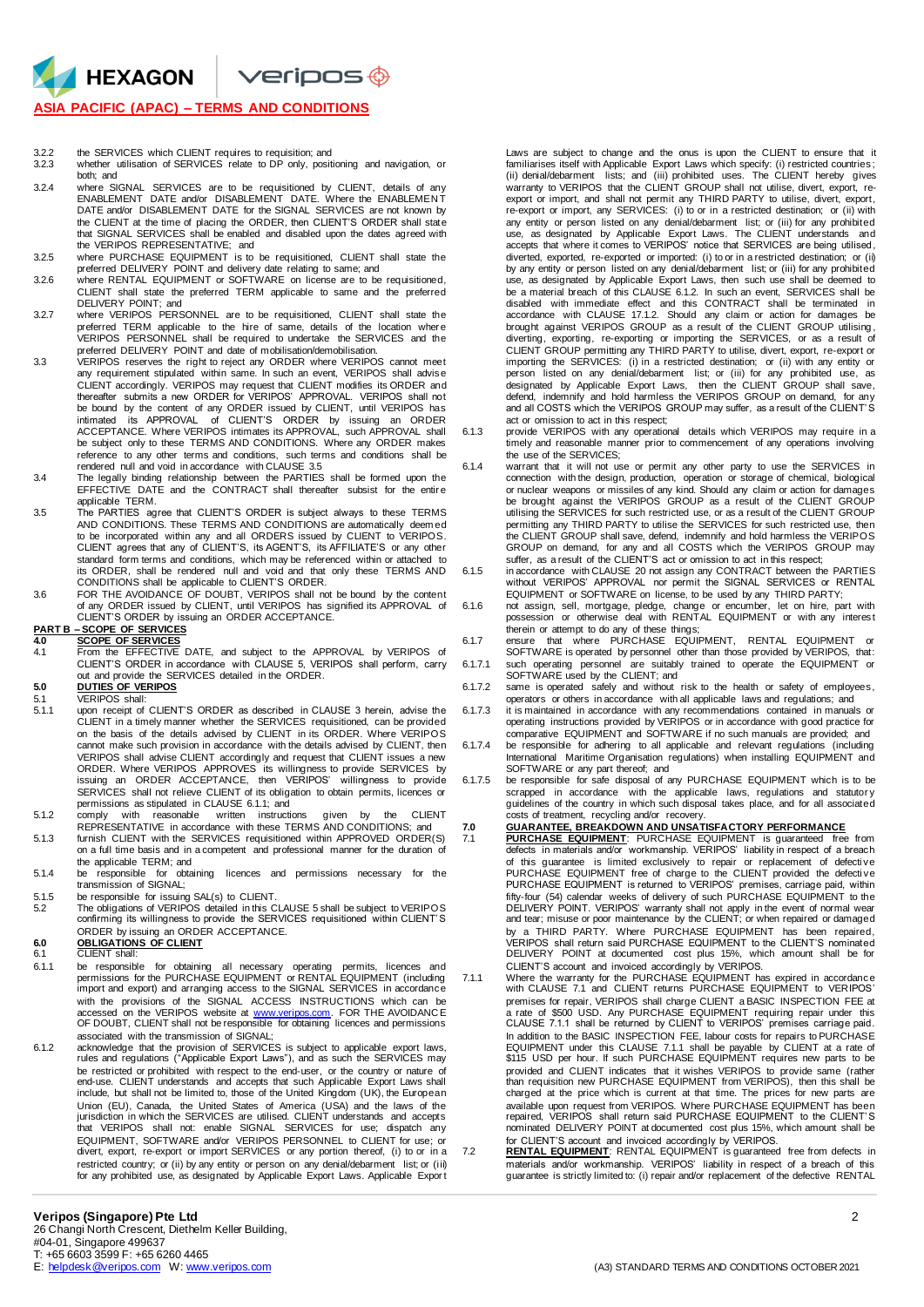### **ASIA PACIFIC (APAC) – TERMS AND CONDITIONS**

HEXAGON

EQUIPMENT; and (ii) suspension of rental charges pertaining to such RENTAL<br>EQUIPMENT in accordance with the provisions of this CLAUSE 7.2. In the event of<br>breakdown or failure of RENTAL EQUIPMENT which is being operated personnel other than VERIPOS PERSONNEL, rental charges shall, unless the<br>breakdown is due to the failure of the CLIENT to adequately maintain or operate<br>RENTAL EQUIPMENT, cease to be payable from return by CLIENT of the fa RENTAL EQUIPMENT to the nominated DELIVERY POINT, until return to the<br>DELIVERY POINT of repaired and/or replacement RENTAL EQUIPMENT.<br>VERIPOS shall inspect defective RENTAL EQUIPMENT upon return to its premises to determine the cause of breakdown or failure. The CLIENT will be entitled to be represented at any such inspection at its own cost. In the event of breakdown or failure of RENTAL EQUIPMENT being operated by VERIPOS PERSONNEL, rental charges shall be suspended from the time RENTAL EQUIPMENT fails to functi on until its restoration to full working order.

- 7.2.1 Regardless of by whom the RENTAL EQUIPMENT is being operated, CLIENT shall be responsible for all transportation and associated costs for returning defecti ve RENTAL EQUIPMENT from CLIENT'S worksite to the DELIVERY POINT and vice versa. VERIPOS shall be responsible for transport costs between the DELIVER Y POINT and VERIPOS' premises and vice versa.
- 7.2.2 VERIPOS shall have the right, subject only to obtaining the CLIENT'S prior APPROVAL, which shall not be unreasonably withheld, to substitute all or any of the RENTAL EQUIPMENT with compatible RENTAL EQUIPMENT of equivalent performance without affecting the terms and conditions on which RENTAL EQUIPMENT is supplied hereunder.
- 7.2.3 If at any time there is evidence of any lien or attachment to which, if established, VERIPOS or its RENTAL EQUIPMENT might be subjected, where made by any person against CLIENT, then in such an event, VERIPOS shall have the right to<br>recover from the CLIENT on demand, such sum of money as will fully indemnify<br>VERIPOS against such lien or attachment. Such payment shall be ma
- VERIPOS, within ten (10) calendar days of the date of VERIPOS' demand.<br>T.3 SIGNAL SERVICES: Subject always to the provisions of CLAUSE 11, VERIPOS<br>guarantees its competence to provide the SIGNAL SERVICES in accordance with
- standard commercial and industry practice. 7.3.1 VERIPOS' liability for breach of warranty in respect of performance of its obligations in relation to the SIGNAL SERVICES, shall be strictly limited to non-payment of hire charges for the defective and non-operational SIGNAL SERVICES for as long as they remain defective and non-operational. Where hire charges have been paid for in advance, the term applicable to the SIGNAL SERVICES shall be adjusted accordingly and extended for that period of time in which the SIGNAL SERVICES<br>were defective or non-operational. Notwithstanding any provision in these TERMS<br>AND CONDITIONS, non-performance of SIGNAL SERVICES attributable
	- (a) interference to SIGNAL SERVICES transmissions from atmospheric or other sources; or
	- (b) obstruction of access to or reflection of SIGNAL SERVICES due to proximity of structures aboard the vessel or at the work location; or (c) interruption to or non-performance of any of the GNSS constellations for whatever
	- reason; or
- (d) CLIENT using any SIGNAL SERVICES in conjunction with any free to air signals such as IALA marine radio beacons, shall not be deemed to be a breakdown and/or failure of the SIGNAL SERVICES.
- 7.4 The foregoing warranties and remedies specified within this CLAUSE 7 are the sole warranties given by VERIPOS and the sole remedies of CLIENT in respect of breach thereof, and all other warranties whether express or implied in contract, tort or
- otherwise at law are hereby excluded. **8.0 LOSS OF OR DAMAGE TO RENTAL EQUIPMENT AND PURCHASE EQUIPMENT**
- 8.1 Unless otherwise agreed in writing, CLIENT assumes the entire risk for loss or damage to RENTAL EQUIPMENT on an all risks basis, from the time of arrival at the designated DELIVERY POINT until its return to same. The CLIENT shall give<br>VERIPOS immediate written notice of any such loss or damage and, in the event of<br>Ioss, shall reimburse VERIPOS on demand, in respect thereof wit calendar days of the occurrence. It is the CLIENT'S responsibility to arrange appropriate insurance cover for RENTAL EQUIPMENT against all risks at the full replacement value from the time of arrival at the designated DELIVERY POINT until its return to same.
- 8.2 Provision of such insurance shall not in any way limit the CLIENT'S liability hereunder, nor will the application of any self-insured retention or failure to renew policies as and when they fall due. Rental charges will continue in respect of lost and/or damaged RENTAL EQUIPMENT until VERIPOS is fully reimbursed for the loss or the RENTAL EQUIPMENT is repaired and again fully functional.
- 8.3 If the RENTAL EQUIPMENT upon return to VERIPOS is incomplete and/or<br>damaged and not in full working order (fair wear and tear excluded), for reasons<br>attributable to CLIENT, VERIPOS will make a further charge against th equivalent to the cost of reinstatement of RENTAL EQUIPMENT to full working order. In computing the reinstatement cost VERIPOS' labour will be charged at a rate of \$115 USD per hour and replacement parts will be charged at the price which is current at the time.
- 8.4 Title to PURCHASE EQUIPMENT shall pass to CLIENT upon delivery. In the event that CLIENT fails to make payment for PURCHASE EQUIPMENT by the due date for such payment in accordance with CLAUSE 12.4, then title in such PURCHASE EQUIPMENT shall re-vest immediately in VERIPOS upon the date when such payment was due to be made. Where title in the PURCHASE EQUIPMENT has revested in VERIPOS in accordance with this CLAUSE 8.4, then title in the<br>PURCHASE EQUIPMENT shall only transfer to CLIENT when full payment for the<br>PURCHASE EQUIPMENT and any outstanding interest thereon has been received by VERIPOS. When full payment for the PURCHASE EQUIPMENT and any outstanding interest thereon is received by VERIPOS, the date of transfer of title in the PURCHASE EQUIPMENT to CLIENT shall be deemed to be the date upon which such payment and any outstanding interest thereon is received. CLIENT shall

assume full liability for loss of or damage to PURCHASE EQUIPMENT from the time of delivery of PURCHASE EQUIPMENT to the designated DELIVERY POINT.

## **9.0 CONSUMABLES**

9.1 VERIPOS shall provide all necessary consumables to operate RENTAL EQUIPMENT at the CLIENT'S cost unless otherwise provided for in these TERMS AND CONDITIONS.

# **10.0 MOBILISATION, DEMOBILISATION AND OTHER COSTS**<br>10.1 Save where CLAUSES 7.1 and 7.1.1 are applicable, the fa

- 10.1 Save where CLAUSES 7.1 and 7.1.1 are applicable, the facilitation of logistics for delivery of EQUIPMENT and mobilisation of VERIPOS PERSONNEL to the DELIVERY POINT and re-delivery/de-mobilisation of same to VERIPOS' premises from the DELIVERY POINT shall be the responsibility of VERIPOS. The minimum notice period given by CLIENT for delivery of RENTAL EQUIPMENT and/or VERIPOS PERSONNEL will be one (1) calendar week. Delivery periods for PURCHASE EQUIPMENT will be agreed on a case by case basis prior to issue of the ORDER or by mutual agreement following the issue of an ORDER.
- 10.2 Any costs relating to delivery of EQUIPMENT and mobilisation of VERIPOS PERSONNEL to the DELIVERY POINT and re-delivery/de-mobilisation to VERIPOS' premises from the DELIVERY POINT in accordance with CLAUSE 10.1 above, shall be payable by CLIENT to VERIPOS, in accordance with the applicabl e rates specified in the PROPOSAL, where no PROPOSAL has been issued, as advised separately by VERIPOS in writing. FOR THE AVOIDANCE OF DOUBT the provisions of this CLAUSE 10.2 shall not apply to CLAUSE 7.2.1 which relates to defective RENTAL EQUIPMENT.
- 10.3 Delivery of EQUIPMENT to the CLIENT or its AGENT and acceptance thereof will be conclusive evidence that EQUIPMENT has been examined and found to be complete, in good order and condition, fit for any purpose for which it has been specified and in every way functional.
- 10.4 Hire charges for VERIPOS PERSONNEL and rental charges for RENTAL EQUIPMENT will commence and end in accordance with the TERM and the pricing provisions incorporated within the PROPOSAL and CLAUSE 35 – PRICING<br>CONDITIONS APPLICABLE TO THE PROVISION OF SERVICES. Where<br>importation or exportation of EQUIPMENT is subject to rules and regulations governing Customs & Excise Bonds, this will be indicated prior to dispatch from VERIPOS' premises and appropriate documentation will be provided by VERIPOS to transfer EQUIPMENT to the CLIENT'S or its AGENT'S bond.

- **11.0 SIGNAL SUPPLY AND ACCURACY** 11.1 All published data relating to the coverage of the SIGNAL SERVICES is approximated. Reception and/or accuracy of the SIGNAL SERVICES is dependent on the CLIENT'S receiver and location.
- 11.2 VERIPOS shall have no liability to the CLIENT GROUP and CLIENT shall save, indemnify, defend and hold harmless VERIPOS for any and all COSTS incurred by CLIENT GROUP, howsoever arising by reason of the unavailability or inaccuracy of the SIGNAL SERVICES irrespective of the negligence, breach of duty whether statutory or otherwise, of VERIPOS.

## **PART C – COMMERCIAL TERMS 12.0 INVOICING AND PAYMENT**

- 12.1 In consideration of the due performance of SERVICES supplied on rental or hire, VERIPOS shall, at the end of each calendar month or on completion of the rental TERM or hire TERM where earlier, submit an invoice to the CLIENT for the SERVICES provided.
- 12.2 Notwithstanding the foregoing, hire of SIGNAL, which is the subject of a twelve (12) calendar month commitment, by the CLIENT, will be invoiced as a single lump sum at the start of the TERM.
- 12.3 In respect of PURCHASE EQUIPMENT procured by CLIENT, VERIPOS shall upon completion of delivery of PURCHASE EQUIPMENT to the DELIVERY POINT, submit an invoice for the full purchase price plus any associated delivery, preparation or mobilisation charges in accordance with the applicable rates specified in the PROPOSAL, or where no PROPOSAL has been issued, as advised
- separately by VERIPOS in writing.<br>12.4 The CLIENT shall pay all invoices issued by VERIPOS in full, in the currency in<br>which the rates and prices are expressed in the PROPOSAL, within thirty (30) calendar days of date of receipt of invoice. Where bank charges occur as a result of<br>any payment transfer from CLIENT to VERIPOS, said bank charges will be for the<br>CLIENT'S account and VERIPOS shall be entitled to invoice amount(s). Notwithstanding the foregoing, if any part of the invoice is validly<br>disputed, CLIENT shall pay the undisputed portion within the stated time scale.<br>Thereafter the PARTIES shall expeditiously negotiate a settlem portion.
- 12.5 Interest shall be payable for late payment of correctly prepared and adequately supported invoices. The amount of interest payable shall be based on the then current annual Bank of England 'Base Rate' plus an annual percentage of five percent (5%) and shall be calculated pro rata on a daily basis. Interest shall run from the date on which the sum in question becomes due for payment in accordance with CLAUSE 12.4 until the date on which actual payment is made. Any such interest to be claimed by VERIPOS shall be invoiced separately and within ten (10) working days of payment of the invoice to which the interest relates. Payment of the invoice claiming the interest shall be in accordance with the provisions of CLAUSE 12.4 hereof.
- 12.6 Notwithstanding the provisions of CLAUSE 12.5, where SERVICES are being or have been provided to CLIENT, and any overdue invoice remains outstanding<br>(despite the issue of a reminder by VERIPOS for payment of same to be made),<br>then VERIPOS reserves the right at its sole discretion, to suspend the the SIGNAL SERVICES and recall the provision of any EQUIPMENT, upon giving CLIENT twenty four (24) hours written notice of such action. Such notice may be made by email or facsimile transmission.

**13.0 TAXES AND IMPORT DUTIES** 13.1 CLIENT shall reimburse VERIPOS for any local taxes incurred including but not limited to taxes assessed or levied by reference to turnover, profit, deemed income, wages, salaries or other emoluments paid to individuals engaged by VERIPOS. For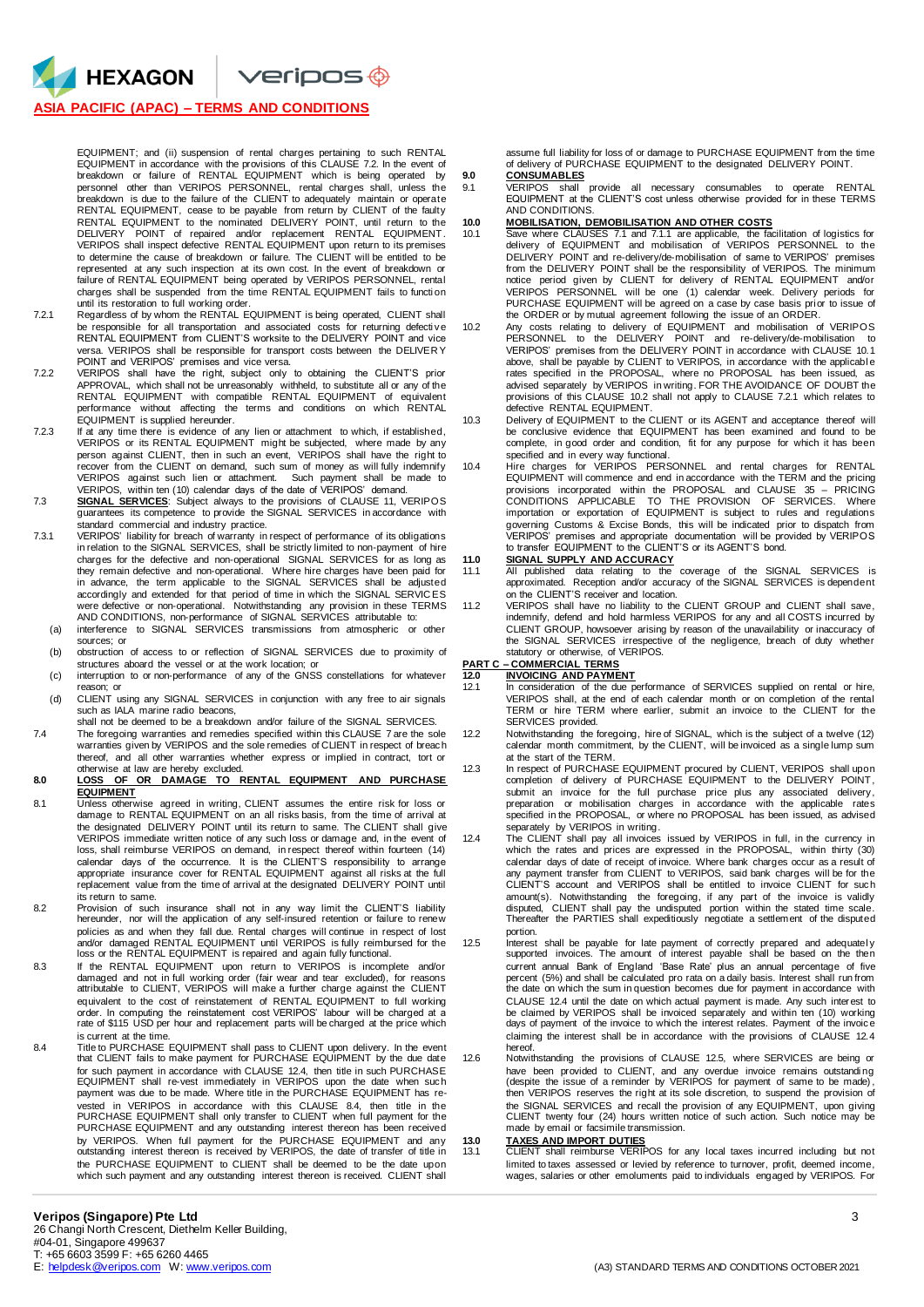### **ASIA PACIFIC (APAC) – TERMS AND CONDITIONS**

HEXAGON

the purposes of this CLAUSE 13, "local" shall mean pertaining to the country having<br>jurisdiction over the waters or territory in which SERVICES are being performed<br>and/or the country of domicile of the CLIENT or of VERIPOS invoices.

13.2 Should CLIENT be required by law to make any deduction or withholding from payments due to VERIPOS under these TERMS AND CONDITIONS, it shall do so and the sum due from CLIENT shall be increased to the extent necessary to ensur e that after the making of any such deduction or withholding, VERIPOS receives and retains (free of any liability in respect of any such deduction or withholding) a net sum equal to the sum it would have received had no such deduction or withholding been required to be made. CLIENT shall indemnify VERIPOS against any fines, penalties or the like levied against VERIPOS as a result of CLIENT'S failure to comply with any such law. CLIENT shall pay to VERIPOS, in addition to and together<br>with the consideration due under these TERMS AND CONDITIONS, any Value<br>Added Tax, or similar tax howsoever described, levied by any compete authority, chargeable in respect of SERVICES supplied by VERIPOS under these TERMS AND CONDITIONS. Rates and prices are exclusive of import/export taxes, customs duties and the like whether local or otherwise and CLIENT shall reimburse any such charges levied against VERIPOS in connection with the provision of SERVICES. Any reimbursement of taxes, duties and the like under this CLAUSE 13 shall be made at net documented cost.

### **PART D - RESPONSIBILITY AND INSURANCE 14.0 INDEMNITY AND CONSEQUENTIAL LOSSES**

- 14.1 CLIENT shall save, defend, indemnify and hold the VERIPOS GROUP harmless from and against any and all COSTS of every kind and nature resulting from:
- 14.1.1 personal injury or disease to any member of the CLIENT GROUP; and
- 14.1.2 loss of or damage to CLIENT GROUP'S property, whether owned, hired or leased by the CLIENT GROUP; and
- 14.1.3 personal injury or disease to any THIRD PARTY personnel or loss of or damage to any THIRD PARTY property; and 14.1.4 pollution originating from the property of the CLIENT GROUP or any THIRD PARTY;
- and
- 14.1.5 any loss or damage arising out of the use or application of SERVICES by any party other than the CLIENT,

all arising out of or in connection with the performance or non-performance of the CONTRACT.

- 14.2 VERIPOS shall save, defend, indemnify and hold the CLIENT GROUP harmless from and against any and all COSTS of every kind and nature resulting from:
- 14.2.1 personal injury or disease to any member of the VERIPOS GROUP; and<br>14.2.2 loss of or damage to VERIPOS GROUP'S property, (other than RENTAL<br>EQUIPMENT and PURCHASE EQUIPMENT which shall be subject to the provisions of CLAUSE 8) whether owned, rented, or leased by the VERIPOS GROUP,
- all arising out of or in connection with the performance or non-performance of the CONTRACT.
- 14.3 Notwithstanding any provision to the contrary elsewhere in these TERMS AND CONDITIONS, the CLIENT shall release, save, defend, indemnify and hold the VERIPOS GROUP harmless from the CLIENT GROUP'S own Consequential Loss and VERIPOS shall release, save, defend, indemnify and hold the CLIENT GROUP harmless from the VERIPOS GROUP'S own Consequential Loss, all arising out of
- or in connection with the performance or non-performance of the CONTRACT. 14.4 For the purpose of this CLAUSE 14, the term "Consequential Loss" shall mean:
- 14.4.1 consequential loss defined by English law; as well as 14.4.2 loss and/or deferral of production. loss of product. los
- 14.4.2 loss and/or deferral of production, loss of product, loss of use and loss of revenue, profit or anticipated profit (if any) and in any event whether direct or indirect and to the extent that such losses are not included within the provisions of CLAUSE 14.4.1 above; and whether or not foreseeable at the EFFECTIVE DATE of the CONTRACT.
- 14.5 All exclusions and indemnities given under this CLAUSE 14 shall apply irrespective of cause and notwithstanding the negligence or breach of duty (whether statutory or otherwise) of the indemnified PARTY or any other entity or party and shall appl y

- **15.0** irrespective of any claim in tort, under contract or otherwise at law.<br>**15.0 LIABILITY FOR CLAIMS**<br>15.1 Save where provided for elsewhere in these TERMS AND CONDITIONS, VERIPOS shall have no liability to the CLIENT GROUP and the CLIENT shall save, defend, indemnify and hold harmless VERIPOS against any and all COSTS howsoever arising by reason of:
- 
- 15.1.1 any delay in mobilising any EQUIPMENT or performing any of the SERVICES; or 15.1.2 any defect in any EQUIPMENT; or 15.1.3 any defective performance, or non-performance, of any SERVICES including
- unavailability or inaccuracy of SIGNAL in accordance with CLAUSE 11; or 15.1.4 CLIENT using any of the SERVICES in conjunction with any free to air signals such
- as IALA marine radio beacons, irrespective of the negligence, breach of duty whether, statutory or otherwise, of VERIPOS.
- 15.2 Notwithstanding any provision in these TERMS AND CONDITIONS, VERIPOS' total cumulative liability to the CLIENT GROUP arising out of or related to the<br>performance or non-performance of the SERVICES under any cause of action<br>whether in tort, contract or otherwise at law, shall be limited to one hund (100%) of the particular ORDER in which the liability has been incurred and CLIENT shall indemnify VERIPOS for any amount in excess therefrom. **16.0 INSURANCES**

16.1 The PARTIES agree to carry and maintain, at their own expense, during the term of the CONTRACT, insurance coverage of the types set out in CLAUSE 16.2 to the extent applicable to the liabilities assumed by PARTIES under the CONTRACT and the applicable law. The PARTIES shall provide evidence of such insurance to the other PARTY where requested within ten (10) calendar days of such request. The PARTIES shall also give not less than thirty (30) calendar days' notice of cancellation of or a material change to cover.

- 16.2 The minimum limits of insurance cover held shall be:<br>(i) Employer's liability and/or workmen's compensa
	- Employer's liability and/or workmen's compensation insurance as appropriate to comply fully with all applicable laws and any other insurance(s) as required by law in the country of end use;
	- (ii) General Third Party liability insurance in an amount to cover each PARTY' S liabilities under this CONTRACT.

# **PART E – TERMINATION AND FORCE MAJEURE**

# **17.0 TERMINATION**

- 17.1 Either PARTY may terminate the CONTRACT in the event of:<br>17.1.1 the other PARTY becoming bankrupt or making a composition the other PARTY becoming bankrupt or making a composition or arrangement with its creditors or a winding up order being made (except for purposes of amalgamation or reconstruction), a resolution for its voluntary winding up being passed or a provisional Liquidator, Receiver, Administrator or Manager of its business or of its undertaking being appointed or presenting a petition or having a petition presented applying for an administration order being made pursuant to Section 9 of the Insolvency Act 1986, or possession being taken by or on behalf of the holders on any debenture secured by a Floating Charge of any property comprised in or subject to the Floating Charge, or any equivalent act or thing being done or suffered under applicable law; and/or
- 17.1.2 the other PARTY'S material breach of these TERMS AND CONDITIONS of the **CONTRACT**
- 17.2 In the event of termination of the CONTRACT in accordance with CLAUSES 17.1.1 and/or 17.1.2 above, CLIENT warrants that it shall make full payment to VERIPOS, on VERIPOS' demand, of all amounts outstanding and due under the CONTRACT and these TERMS AND CONDITIONS. Such payment shall be made to VERIPOS, within ten (10) calendar days of the date of VERIPOS' demand. Charges for SERVICES relating to RENTAL EQUIPMENT and PERSONNEL HIRE received by the CLIENT shall continue to accrue until the return by CLIENT of RENTAL EQUIPMENT and/or VERIPOS PERSONNEL to VERIPOS' premises.
- 17.3 The rights and obligations contained in CLAUSES 7, 12, 13, 14, 15, 17, 19 shall remain in full force and effect notwithstanding the expiry or earlier termination of the CONTRACT.
- **18.0 FORCE MAJEURE**
- 18.1 Neither VERIPOS nor the CLIENT shall be responsible for failure to fulfil any provision of these TERMS AND CONDITIONS, if and to the extent that fulfilment has been delayed or temporarily prevented by a force majeure occurrence as hereunder defined, which has been notified in accordance with this CLAUSE 18, and which is beyond the control and without the fault or negligence of the PARTY affected and which, by the exercise of reasonable diligence, the said PARTY is unable to provide against.
- 18.2 For the purposes of these TERMS AND CONDITIONS, the term "force majeure" shall mean riot, war, invasion, act of foreign enemies, hostilities (whether war declared or not), acts of terrorism, civil war, rebellion, revolution, insurrection of military or usurped power, earthquake, flood, fire, explosion and/or other natural physical disaster (but excluding weather conditions as such regardless of severity), maritime or aviation disasters, ionising radiations or contamination by radio activity from any nuclear fuel or from any nuclear waste, pressure waves caused by aircraft or other aerial devices at sonic or supersonic speeds, strikes at regional or national level and any changes to any general or local statute, ordinance, decree or other law or any regulation or by-law.
- 18.3 In the event of a force majeure occurrence, the PARTY that is or may be delayed in performing the CONTRACT shall notify the other PARTY without delay giving full particulars thereof and shall use all reasonable endeavours to remedy the situati on without delay. 18.4 Where the force majeure continues for more than seven (7) calendar days, the
- PARTIES will meet and mutually agree an alternative means to bypass the effects of the force majeure.

### **PART F – GENERAL LEGAL PROVISIONS**

- **19.0 PROPRIETARY RIGHTS, CONFIDENTIAL INFORMATION AND SOFTWARE LICENSE**
- 19.1 All INTELLECTUAL PROPERTY RIGHTS relating to the SERVICES and any information, drawings, specifications or other tangible or intangible matter pertaining<br>thereto, which has been provided by VERIPOS to CLIENT in relation to the<br>SERVICES and/or these TERMS AND CONDITIONS and/or any ORDER, remain the sole property of VERIPOS. 19.2 For the duration of any ORDER, CLIENT shall have the right to use such
- INTELLECTUAL PROPERTY RIGHTS for the purposes of maintaining, operating
- and repairing any part of the SERVICES at no additional cost to the CLIENT. 19.3 All information provided by VERIPOS which VERIPOS wishes to be regarded as confidential information shall be clearly marked as confidential information, provided however that any information relating to VERIPOS' pricing and INTELLECTU AL PROPERTY RIGHTS shall always be treated as confidential by the CLIENT, without any necessity on the part of VERIPOS to clearly mark it as such. All information provided by CLIENT which CLIENT wishes to be regarded as confidential<br>information shall be clearly marked as confidential information. VERIPOS shall not disclose to any THIRD PARTY the CLIENT'S confidential information. CLIENT shall
- not disclose to any THIRD PARTY VERIPOS' confidential information.<br>19.4 The provisions of CLAUSE 19.3 shall not apply to information which (a) is part of<br>the public domain; or (b) was in the possession of the recipient PAR EFFECTIVE DATE of the CONTRACT and which was not subject to any obligation of confidentiality at that time; or (c) is required to be disclosed in order to comply with the requirements of any law, rule or regulation of any governmental or regulatory body having jurisdiction over the SERVICES.
- 19.5 Any SOFTWARE delivered to the CLIENT shall at all times remain the sole and exclusive property of VERIPOS. VERIPOS SOFTWARE is provided under a licence to use such SOFTWARE on a non-exclusive, non-assignable, non-transferrable, revocable basis, without the right to sub-license. CLIENT'S right to use the SOFTWARE shall begin upon the delivery of the SOFTWARE and shall be dependent on CLIENT'S payment of all applicable fees and CLIENT'S full

### **Veripos (Singapore) Pte Ltd** 4

26 Changi North Crescent, Diethelm Keller Building, #04-01, Singapore 499637 T: +65 6603 3599 F: +65 6260 4465<br>E: helpdesk@veripos.com W: www.veripos.com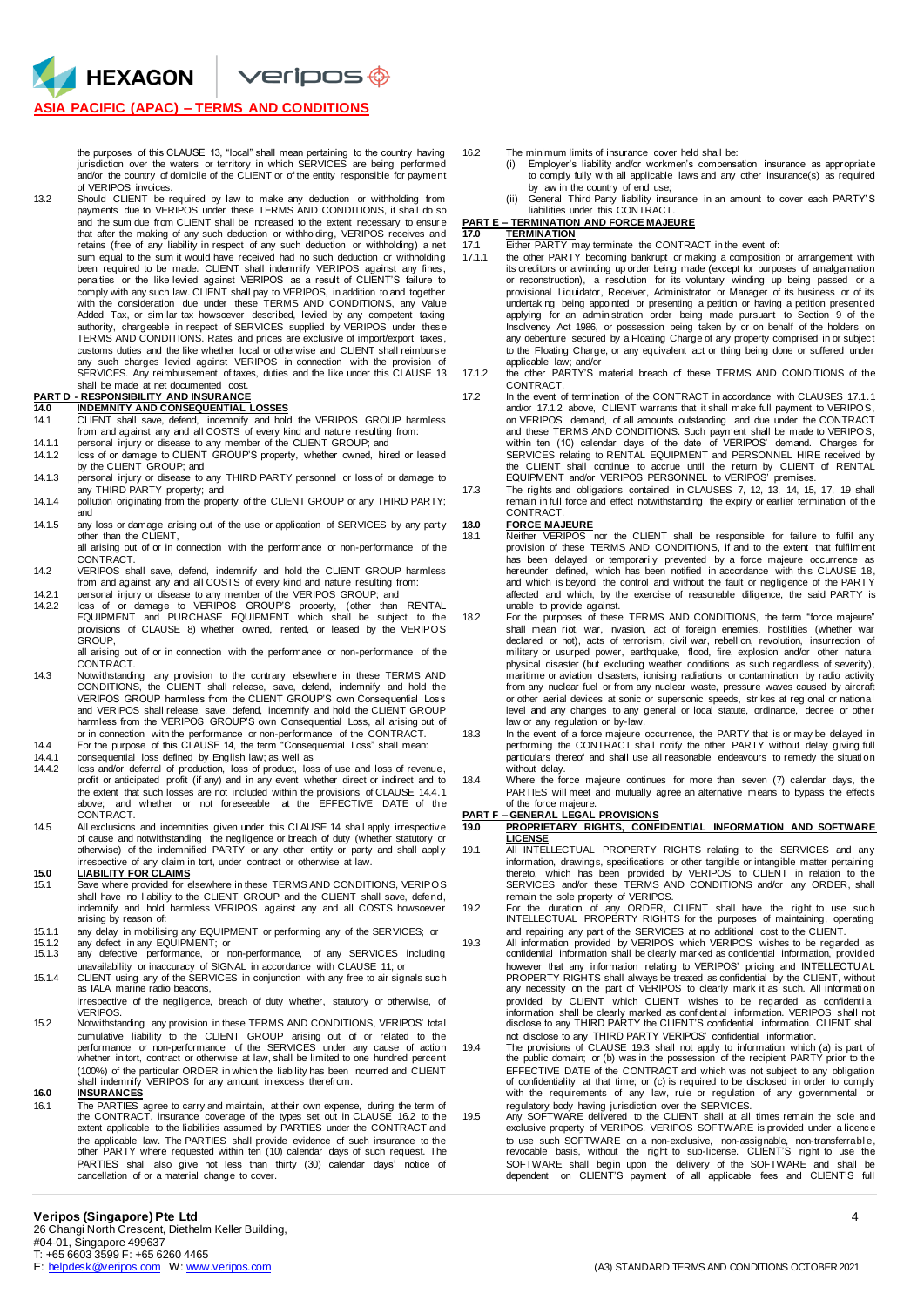### **ASIA PACIFIC (APAC) – TERMS AND CONDITIONS**

**HEXAGON** 

compliance with the provisions of the license attached thereto. CLIENT agrees not to modify, adapt, translate, reverse engineer, decompile, disassemble,<br>commercially exploit or otherwise attempt to discover the source code of the SOFTWARE. Any third party software will be licensed in accordance with the license provided with the third party software.

### **20.0 ASSIGNATION, AGENCY AND PROVISION OF SERVICES TO A THIRD PARTY ASSIGNATION:**

20.1 VERIPOS reserves the right to assign the CONTRACT, or any part of it, or any benefit or interest in or under it, to any of its AFFILIATES and/or to its successors.

- 20.2 The CLIENT shall assign neither the CONTRACT nor any part of it nor any benefit or interest in or under it, to its AFFILIATES and/or to its successors, without the prior<br>written APPROVAL of VERIPOS, which APPROVAL shall not be unreasona.bly withheld or delayed.
- 20.3 In the event of any assignment as described in CLAUSE 20.1, or in the event of any APPROVED assignment as described in CLAUSE 20.2, the PARTIES agree that they will execute without delay, a formal assignment of interest in the CONTRACT to the relevant party, to be effective upon the written assumption by the assignee of all obligations of the assignor under the CONTRACT. **AGENCY:**

20.4 Where an AGENT, has concluded the CONTRACT on behalf of its principal, then the AGENT shall be notified as such to VERIPOS. In such an event, the principal shall be regarded as the CLIENT for the purposes of the CONTRACT and these TERMS AND CONDITIONS and in accordance with the laws of agency. FOR THE AVOIDANCE OF DOUBT, where this CLAUSE 20.4 is applicable, the CLIENT shall be fully responsible and liable for all obligations owed to VERIPOS as provided for within these TERMS AND CONDITIONS. VERIPOS reserves the right to request that any entity purporting to be an AGENT, provides documentary evidence that it has the express written authority to bind its principal and shall be required to prove the extent of such authority.

**PROVISION OF SERVICES TO A THIRD PARTY BY CLIENT:**<br>20.5 VERIPOS and the CLIENT agree that they are separate legal entities and<br>independent from one another. Where CLIENT provides any of the SERVICES under the CONTRACT to a THIRD PARTY, whether or not such provision does or does not involve the transfer of any money between the CLIENT and the THIRD PARTY, such provision shall be deemed to be a material breach of the CONTRACT. In such an event, VERIPOS shall be entitled to terminate the CONTRACT forthwith, in accordance with CLAUSE 17. FOR THE AVOIDANCE OF DOUBT, the transfer or re-sale by CLIENT to a THIRD PARTY, of any of the SERVICES provided to CLIENT by VERIPOS under the CONTRACT, shall only be effected by a separate endorsed contract between VERIPOS and CLIENT authorising CLIENT to act as VERIPOS' commercial reseller or commercial agent.

**21.0 AMENDMENTS** 21.1 These TERMS AND CONDITIONS may not be renewed, extended, amended or otherwise modified, except by an instrument in writing executed by an authorised officer of each PARTY.

# **22.0 GOVERNING LAW AND LANGUAGE**<br>22.1 This CONTRACT shall be construed and

- This CONTRACT shall be construed and shall take effect in accordance with English law excluding those conflict of law rules and choice of law principles which woul d deem otherwise and, subject to the provisions of CLAUSE 30, shall be subject to the exclusive jurisdiction of the English courts.
- 22.2 The ruling language of the CONTRACT shall be the English language which shall be used in all communications, reports, correspondence, drawings, specifications, calculations and invoices relating thereto. If the CONTRACT or any further<br>instruments in writing applicable to the CONTRACT, are translated into any<br>language other than English, then the English language version shall pre

## 23.0 **INVALIDITY**<br>23.1 **If any provision**

- If any provision of these TERMS AND CONDITIONS shall be found by any court or administrative body of competent jurisdiction to be invalid or unenforceable, the invalidity or unenforceability shall not affect the other provisions of these TERMS<br>AND CONDITIONS and all provisions not affected by such invalidity or<br>unenforceability shall remain in full force and effect.
- 23.2 If any invalid or unenforceable provision would be valid or enforceable if some of part of it was deleted or modified, the provision will apply whatever modification is necessary to give effect to the commercial intentions of the PARTIES.

# **24.0 WAIVER**<br>24.1 **None of 1**

**None of these TERMS AND CONDITIONS of CONTRACT shall be considered to** be waived by either VERIPOS or the CLIENT unless a waiver is given in writing by one PARTY to the other. No failure on the part of either PARTY to enforce any of these TERMS AND CONDITIONS shall constitute a waiver of such terms.

# **25.0 ENTIRE AGREEMENT**<br>25.1 The CONTRACT as d

The CONTRACT as defined in CLAUSE 1, constitutes the entire agreement between the PARTIES and supersedes all prior negotiations, representations or agreements whether expressed by written instrument or otherwise predating the CONTRACT. The PARTIES agree that they have not relied upon any statement or misrepresentation which is not expressly incorporated into these TERMS AND CONDITIONS.

### **26.0 MITIGATION OF LOSS**

- 26.1 Both VERIPOS and CLIENT shall take all reasonable steps to mitigate any loss resulting from breach of the CONTRACT by the other PARTY. **27.0 NOTICES**
- 27.1 All formal notices in respect of this CONTRACT, shall be given in writing and delivered by one PARTY to the other PARTY by hand, by facsimile, by email, by first class post or by commercial courier to the PARTY'S principal place of business. Such notices shall be effective: (a) if delivered by hand, at the time of delivery; or (b) if sent by email, at the time and on the date of transmission; or (c) if sent by first class post, forty eight (48) hours after the time of posting; or (d) if sent by commercial courier, at the time and on the date such commercial courier records delivery as successful.

### **28.0 CONTRACT (RIGHTS OF THIRD PARTIES) ACT 1999**

28.1 The PARTIES agree that no provision of these TERMS AND CONDITIONS will, by virtue of the Contract (Rights of Third Parties) Act 1999 ("the Act"), confer any benefi t on nor be enforceable by any person who is not a PARTY to the CONTRACT, save for any indemnitee under CLAUSE 14. The indemnity provisions of CLAUSE 14 are intended to be enforceable by any such indemnitee by virtue of the Act

# 29.0 **COUNTERPARTS; PDF**<br>29.1 Any element of the CON

.

Any element of the CONTRACT and any further instruments in writing applicable to the CONTRACT, may be executed in counterparts, each of which shall be considered an original. Any element of the CONTRACT and any further instruments in writing applicable to the CONTRACT, may be executed by one or more of the PARTIES by electronic transmission using a .pdf format signature and each PARTY agrees that the reproduction of signatures by way of tele-copying device or electronically by .pdf will be treated as though such reproductions were executed originals.

**30.0 RESOLUTION OF DISPUTES** 30.1 Any dispute between VERIPOS and the CLIENT in connection with or arising out of these TERMS AND CONDITIONS or any ORDER, shall be resolved by means of the following procedure:

(a) The dispute shall initially be referred to the VERIPOS REPRESENTATIVE and the CLIENT REPRESENTATIVE who shall discuss the matter in dispute and make all reasonable efforts to reach agreement;

(b) If no agreement is reached under CLAUSE 30.1(a), the dispute shall be referred to the Managing Directors of VERIPOS and the CLIENT.

- 30.2 If no agreement is reached under CLAUSE 30.1(b), the PARTIES may attempt to settle the dispute by a form of Alternative Dispute Resolution to be mutually agreed between the PARTIES.
- 30.3 In the absence of any agreement being reached on a particular dispute either PARTY may, subject to CLAUSE 30.4, take appropriate action in the courts to
- resolve the dispute at any time.<br>30.4 It shall be a condition precedent to the referral of a dispute to the courts under<br>CLAUSE 30.3, that the PARTY which intends to commence proceedings in relation to the dispute, first uses its reasonable endeavours to follow and complete the procedures set out in CLAUSES 30.1(a) and (b).

## **PART G – TECHNICAL REQUIREMENTS**

- **31.0 BUSINESS ETHICS** 31.1 Both VERIPOS and the CLIENT shall uphold the highest standards of business ethics in the performance of these TERMS AND CONDITIONS. Honesty, fairness
- and integrity shall be paramount principles in the dealings between the PARTIES. 31.2 Neither PARTY shall knowingly involve itself in any business in connection with, or use information arising from, the TERMS AND CONDITIONS, in any manner which conflicts with the interests of the other PARTY.
- 31.3 Neither PARTY shall directly or indirectly receive from, or give, or offer to give any member of the other PARTY, or to government officials anything of material value which would be regarded as an improper inducement. Any breach of this obligation shall constitute a material breach of these TERMS AND CONDITIONS.

### **32.0 HEALTH, SAFETY AND ENVIRONMENT**

- 32.1 VERIPOS places prime importance on health, safety and the environment (hereinafter referred to as "HSE") issues and VERIPOS shall subscribe to the highest standards of HSE performance when any VERIPOS PERSONNEL are
- undertaking the SERVICES. 32.2 VERIPOS shall collaborate with the CLIENT in establishing any HSE interface arrangements where VERIPOS PERSONNEL are undertaking the provision of any
- SERVICES as an invitee upon CLIENT'S vessels and/or premises and/or worksite. 32.3 VERIPOS shall cooperate with CLIENT in providing an appropriate response to any emergency occurring on CLIENT'S vessels and/or premises and/or worksite wher e VERIPOS PERSONNEL are undertaking the provision of any SERVICES as an invitee upon same.

## **33.0 QUALITY ASSURANCE/QUALITY CONTROL**

33.1 The SERVICES shall be performed under quality assurance and quality control conditions and in accordance with VERIPOS' Quality Management System . VERIPOS' procedures and process are monitored on a regular basis, VERIPOS being an organisation which is ISO 9001:2015 Certified. **PART H – PROVISION OF SERVICES AND PRICING CONDITIONS**

- **34.0 PROVISION OF SERVICES** 34.1 VERIPOS PERSONNEL may be hired for the purposes of installing, calibrating, maintaining and/or operating EQUIPMENT and for general support in relation to
- accessing SIGNAL. 34.2 Where VERIPOS PERSONNEL are required to perform installation tasks which require working at height (such as the installation of antennas) such SERVICES will be carried out in line with the prevailing UK and EU legislation. Such SERVICES shall require to be undertaken by two technicians and the performance of an onsite "Task Risk Assessment" with vessel crew and other interested parties to ensur e that an appropriate rescue plan is in place. If the CLIENT has requisitioned SERVICES of only one VERIPOS PERSONNEL for such installation work, then CLIENT shall be responsible and fully liable for providing competent and suitabl y qualified personnel to carry out that part of the work which is to be performed at height.
- 34.3 VERIPOS will provide the SERVICES described in the ORDER subject to:<br>34.3.1 the on-going commercial operation by VERIPOS of the SIGNAL S the on-going commercial operation by VERIPOS of the SIGNAL SERVICE
- requested by the CLIENT; and 34.3.2 availability of the selected item(s) of EQUIPMENT for delivery in accordance with CLIENT'S requirement and requested DELIVERY POINT, and
- 34.3.3 the requested TERM ending before the earliest EXPIRY DATE quoted in CLAUSE 2.16 (APPROVAL of a TERM which extends beyond the EXPIRY DATE shall be at the discretion of VERIPOS).
- 34.4 The undernoted services and facilities are to be provided by CLIENT to VERIPOS in connection with the provision of SERVICES. All costs relating to the provision of such services and facilities shall be the responsibility of the CLIENT: